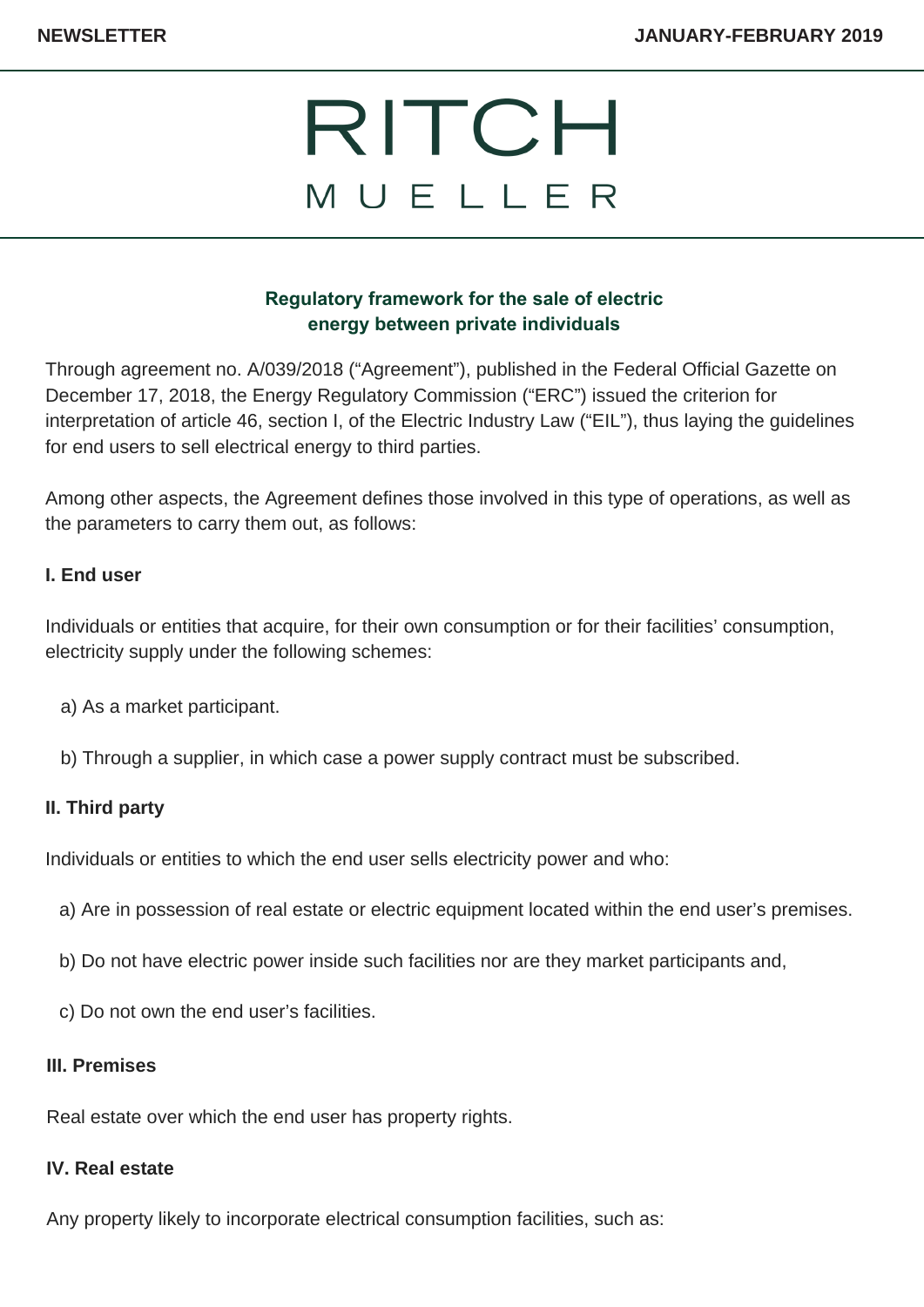# RITCH MUELLER

a) Electric vehicle charging stations located within the end user's facilities.

b) Offices or apartments for lease, located within premises over which the end user owns property rights.

c) Commercial space for rent, located inside shopping centers over which the end user owns property rights.

d) Industrial space for lease, located within industrial estate over which the end user has property rights.

e) Any property similar to the above-mentioned.

## **V. Electrical equipment**

Power-consuming goods that can be connected to the load center through which the power is supplied to the end user, including:

- a) Electric vehicles.
- b) Cell phones and other mobile devices.
- c) Mobile units for service delivery.
- d) Any other similar goods.

### **VI. Electricity supply**

Goods and services required to meet the end user's power consumption and demand.

#### **VII. Notice to the ERC**

The EIL provides that the sale of electrical energy from an end user to a third party is not considered commercializing and therefore does not require permission from the ERC.

In this sense, the Agreement compels end users to notify the ERC within 6 months from the date they start selling electric power to third parties. Such notice must be delivered through the portal implemented by the ERC, and meet the requirements provided in the same Agreement.